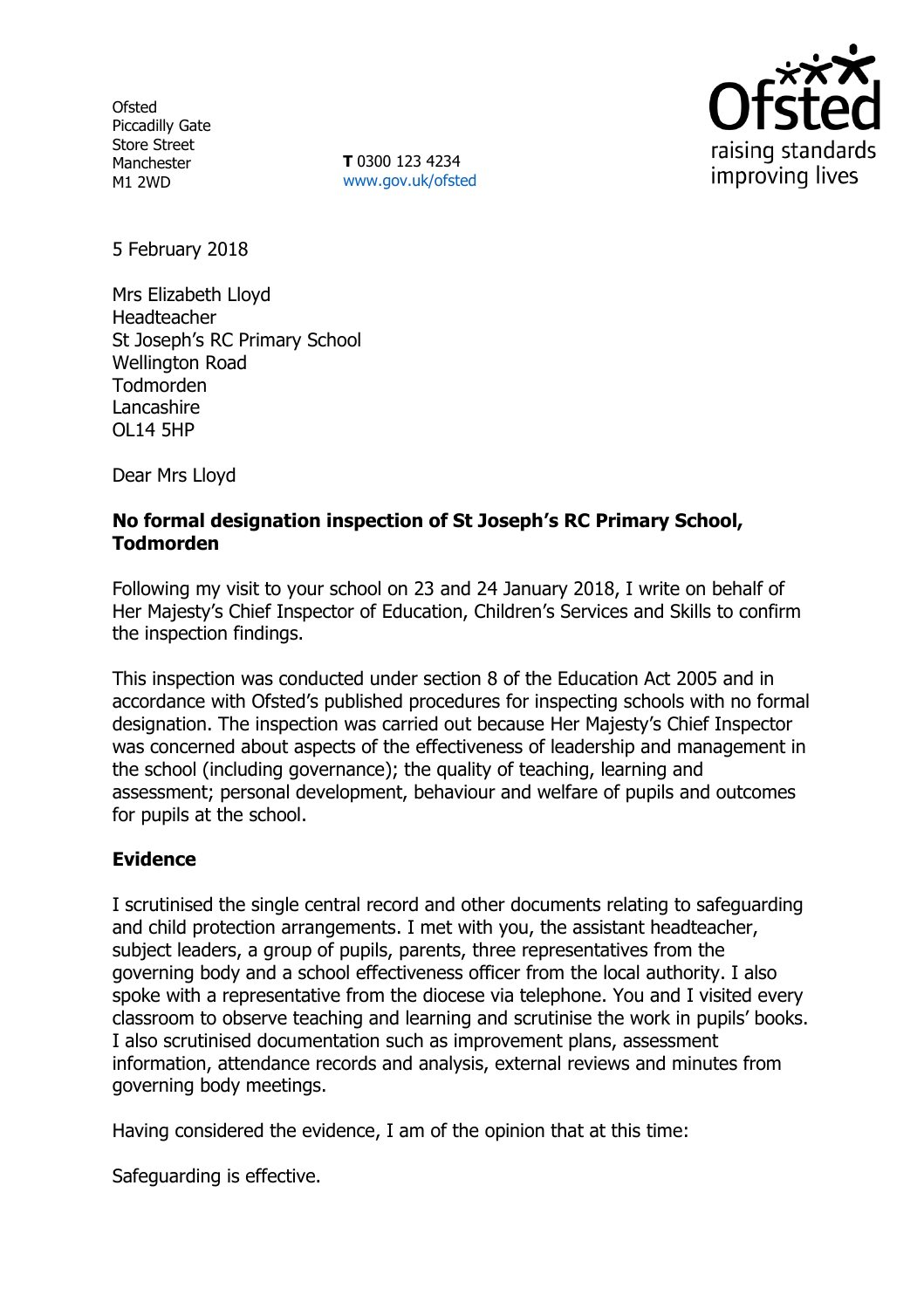

# **Context**

The school is much smaller in size than the average primary school. The proportion of disadvantaged pupils is above average, as is the proportion of pupils who have special educational needs and/or disabilities. There is a lower-than-average proportion of pupils from minority ethnic groups and pupils who speak English as an additional language.

Since the last inspection there have been substantial changes to staffing. The substantive headteacher left the school soon after the last inspection. Then an interim headteacher was in post for two terms until September 2017 when you began your post as permanent headteacher. Almost all other teachers were also new in September 2017, including an assistant headteacher, special educational needs coordinator and Year 2 teacher. In October 2017, the early years leader began maternity leave and two temporary part-time teachers are currently covering this role. The Year 1 class also has a long-term supply teacher.

## **The effectiveness of leadership and management**

The urgency with which leaders and governors have responded to the special measures judgement has been hindered by the changes in leadership and turnover of staff. However, your appointment, along with a team of high-quality teachers and leaders, in September 2017, has meant that actions are now beginning to gather pace.

You have been committed to quickly establishing this new team of leaders and teachers. Already, they are proving to be appropriately skilled, have the highest expectations of pupils and are ready for the challenge ahead. Underpinning this has been a focus on developing consistency of approach to teaching and learning and developing a shared responsibility for pupils' outcomes. Consequently, there are early signs of improvement.

Addressing a number of health and safety inadequacies has been a priority for you in your first months in post. A safeguarding action plan is now in place to make sure all aspects of safeguarding practice are considered carefully by leaders. Safeguarding training has taken place for all staff, and leaders check to make sure it has the desired effect. As a result, staff know how to recognise and respond to any sign of concern. Incidents are recorded clearly, acted upon promptly and additional support is provided when necessary for vulnerable pupils. This is promoting a much stronger culture of safeguarding.

Leaders have devised an assessment system which is starting to give teachers and leaders clear information about any gaps in pupils' learning. This is enabling teachers to plan for pupils' next learning steps and be accountable for the progress their pupils are making. You are aware that, at present, assessment information is not as accurate as it needs to be and does not provide leaders and governors with a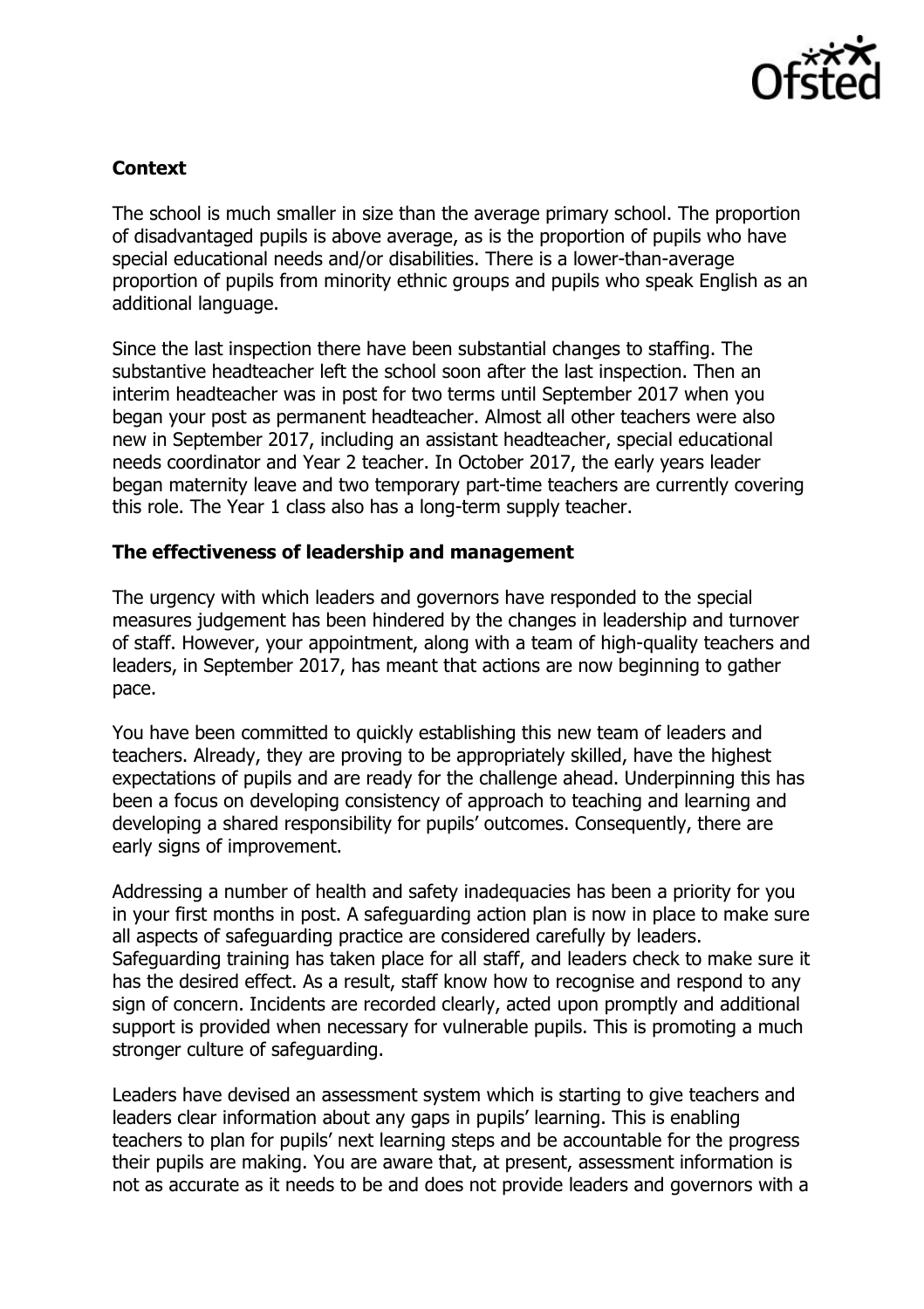

precise enough picture of pupils' attainment and progress. You are keen to quickly develop this system so that it becomes increasingly effective and allows you to identify and quickly address any underperformance.

You have implemented a new schedule of activities to check the impact of leaders' actions. This cycle of self-evaluation has resulted in your accurate awareness of the school's strengths and weaknesses and has enabled you to identify the most pressing priorities. However, the valuable information you hold has not yet been combined together to produce a school development plan. Some action plans do exist for aspects of school improvement work. However, the success criteria are not sharply focused on pupils' outcomes to enable leaders to bring about improvements at a fast enough pace.

You have been particularly effective in creating a culture where pupils are becoming less afraid to make mistakes and are starting to value the opportunity to carry out more challenging tasks. Parents I spoke to feel that you have made significant improvements to the school in your short time in post. They say their children are happier and more interested in their learning and that there is a greater focus on the importance of academic achievement. The responses to Ofsted's online questionnaire, Parent View, echo these positive views of the school's improvement.

Governors have not been sufficiently focussed on addressing the areas for improvement identified at the last inspection. For example, the external reviews of governance and pupil premium have had negligible impact. In addition, the recommendations made in the pupil premium review have not been rigorously responded to. Therefore, the weaknesses which were identified still exist. Additionally, governors have not been aware enough of their statutory duties. Governors have not ensured that the school's single central record has been checked to make sure that recruitment checks are carried out and recorded appropriately. Likewise, the website is not compliant with the requirements set out by the Department for Education and a number of policies are also out of date. Leaders and governors are working to address this as quickly as possible. Governors are aware that the staffing in the school's Nursery is not compliant with statutory requirements and have been working with the local authority and diocese to try and find a solution. This is now an urgent priority.

#### **Quality of teaching, learning and assessment**

The quality of teaching and learning in the school has improved as a result of effective staff recruitment. A training day at the beginning of the year was successful in setting out your high expectations for teaching and learning. You are making sure that teachers receive regular feedback about their teaching so that there is much greater consistency in the approaches used throughout school. This is supporting pupils in being able to make stronger progress.

A new approach to the teaching of mathematics is giving pupils the opportunity to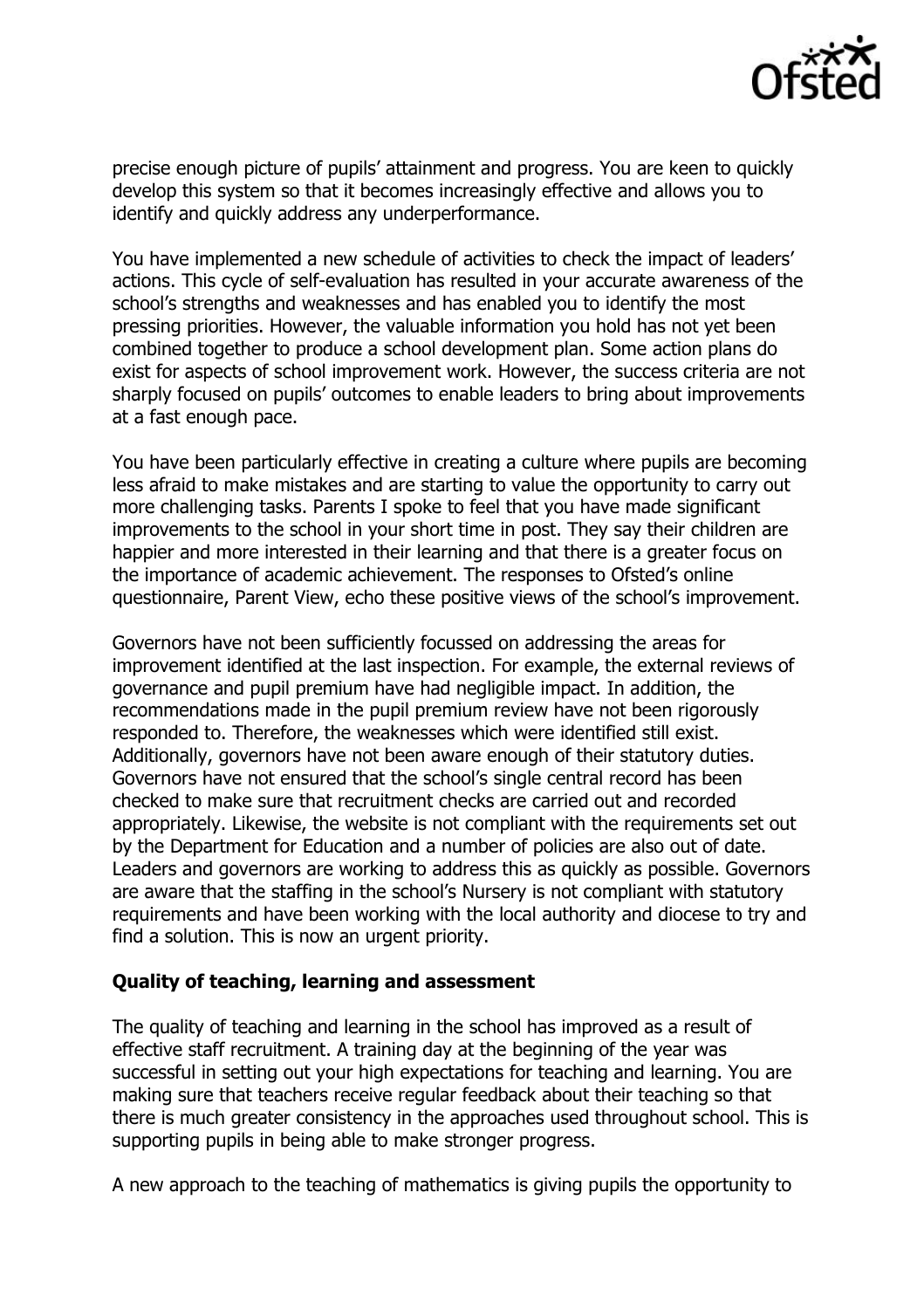

take part in a range of tasks which are more challenging and require them to reason and explain their thinking. This is resulting in pupils developing a more secure understanding of the concepts they are learning. Consequently, pupils feel more challenged in their mathematics tasks and demonstrate positive learning behaviours. The activities are carefully tailored to pupils' needs and take account of any gaps in their learning. At the same time, teachers also provide age-appropriate content so that pupils are able to catch up from any previous underachievement as quickly as possible.

You are aware that, at present, teachers in different year groups are using a range of approaches to teach phonics. You have identified the need for a consistent approach so that pupils can learn to read as quickly as possible. In Reception, staff are currently trialling a new approach. You are aware that an investment in staff training and resources is the next step in improving the effectiveness of phonics teaching further.

### **Personal development, behaviour and welfare**

Leaders' raised expectations are very evident around school. This is resulting in improving learning behaviours and pupils taking increasing pride in the presentation of work in their books. Pupils are also becoming more interested in their learning and it is evident to see how they are absorbed in the tasks provided by teachers.

Pupils are very positive about their school and enjoy their learning, saying that teachers challenge them and make their learning interesting. They learn about how to stay safe, for example on the internet or when crossing roads. They understand about different forms of bullying and have trusted adults they can talk to if they have any worries at all. They say that bullying is very rare and that pupils are kind and caring towards each other. They know that pupils sometimes do fall out but that any incident of misbehaviour is always sorted out by staff. Pupils are encouraged to make the right choices and take pride in their work through a range of reward systems. For example, the celebration assembly recognises 'wow' work and pupils who have demonstrated good manners. The impact of this is seen as pupils move calmly around the building, holding doors open for adults and speaking politely and with good manners.

You have noticed a marked improvement in pupils' behaviour since your time in post but are not yet recording this information in a consistent format and reporting it to governors. You are keen to establish greater rigour into the systems for analysing behaviour and bullying incidents so that any trends and patterns are quickly spotted and addressed. This will also help you to demonstrate the improvements which leaders are making.

Leaders' actions to improve attendance and reduce persistent absence have been successful. Raising parents' awareness of the importance of good attendance through the weekly newsletter, increased face-to-face dialogue with parents and the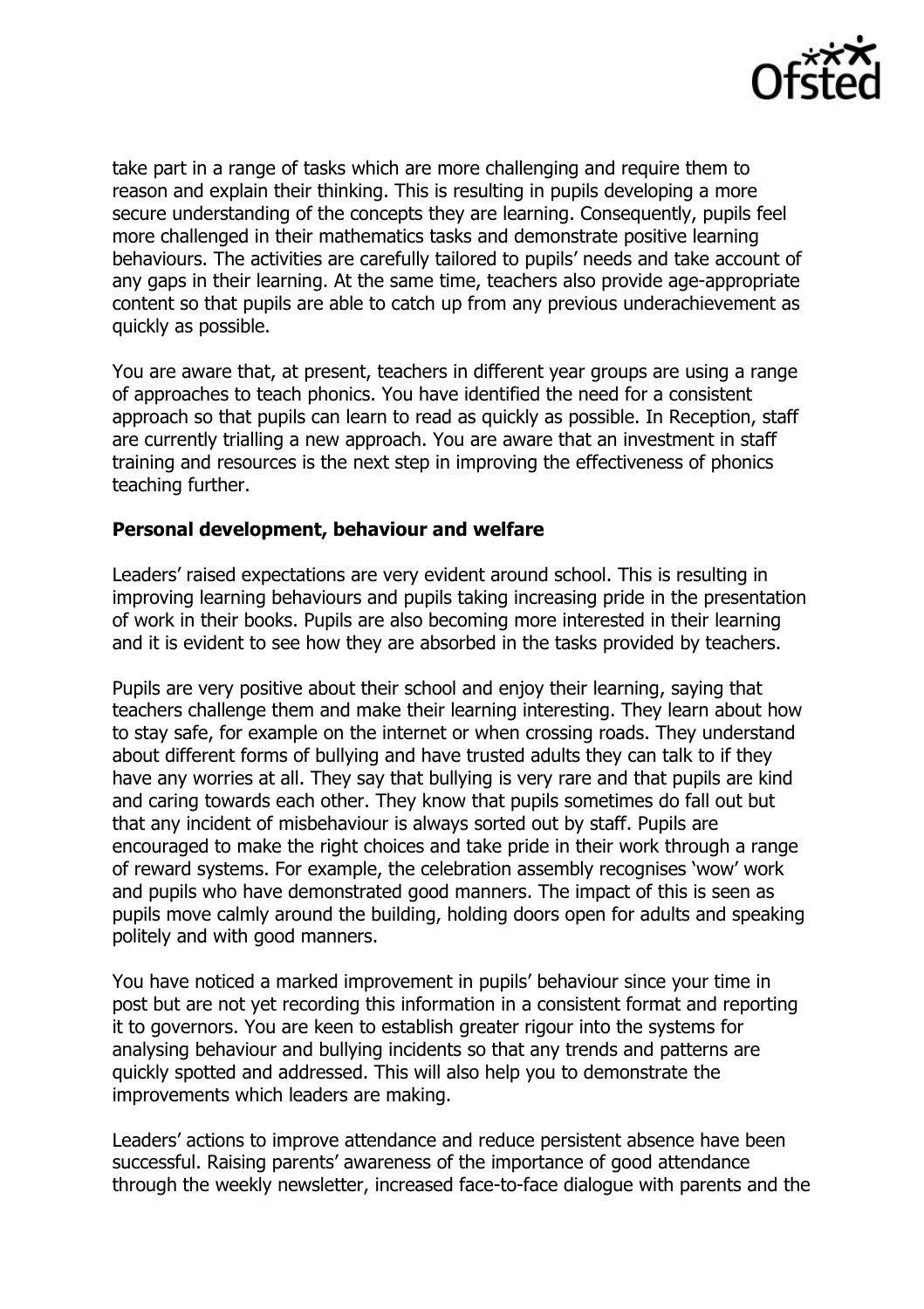

support of an education welfare officer are proving positive. Attendance overall is now much closer to the national average and persistent absence is currently below average. However, it is not clear whether improvements have been made for all pupil groups, such as disadvantaged pupils, as this data is not currently tracked and analysed by leaders or governors.

## **Outcomes for pupils**

Progress was slow in improving outcomes for pupils in the months following the inspection as a result of the substantial staffing and leadership changes and the quality of teaching. Consequently, pupils' outcomes in 2017 showed little improvement apart from in mathematics, which had been central to the school's improvement work.

However, raised expectations from staff and clear guidance from all leaders now in post mean that pupils are starting to make better progress. This is evident in their work in books and in lessons. Staff are deployed effectively. For example, the most highly skilled staff are working with pupils who are not on track with their phonics. This is helping them to secure faster progress. The current Year 2 pupils who did not meet the standard in the Year 1 phonics screening check are catching up well and are making strong progress.

Mathematics books show that pupils are making much better progress as a result of the new approach and staff training which has taken place. You also identified that writing outcomes were a concern in 2017 and, with the support of the local authority, have secured a bid to work with a national leader of education and specialist leader of education to improve standards in English. This work is due to begin very soon. The teaching of reading in key stage 2 is in the early stages of development and has begun with igniting pupils' interest in reading high-quality texts. They are now more able to talk about their reading, make justifications for their reasoning and explain their ideas. You are now looking to develop their written responses to reading tasks.

The reading books in school do not provide an appropriate match to pupils' current phonics learning for those who are in the early stages of learning to read. This means that they are not able to practise reading at home with books which they can be successful with and that will develop their fluency. You are keen to address this so that it supports pupils in learning to read more quickly.

## **External support**

The local authority has provided significant and appropriate support for the school and its leaders, following the last inspection. However, the impact has been diluted as many of the staff who have benefited from training and support have now left the school. Local authority partnership bids, including one for English which is due to begin imminently, are continuing to provide the school with a high level of